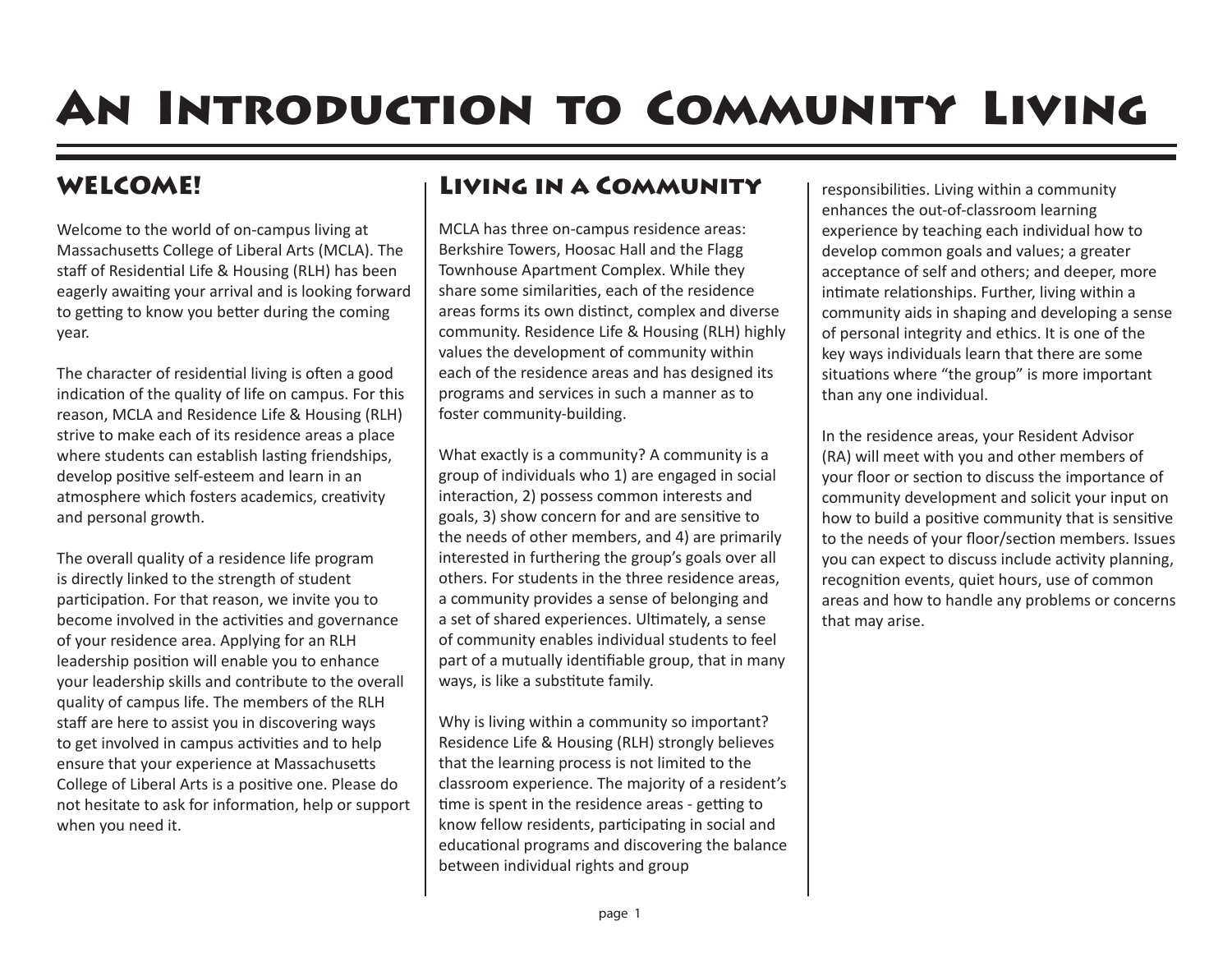### Celebrating and Protecting Diversity Within the Residence Area **COMMUNITIES**

Each residence area at MCLA is a microcosm of the overall College community and society-atlarge. Our residents represent all different sizes, shapes, genders, ages, skin colors, physical and mental abilities, sexual and gender identities, religious beliefs & ethnic and socioeconomic backgrounds.

Residence Life & Housing (RLH) highly values the diversity that our residents bring to the residence areas and encourages all members of the oncampus communities to join us in learning about and celebrating the richness that is created by our many differences and similarities. Residents are encouraged to help plan programs and activities that explore all areas of diversity. The Resident Advisor (RA) staff has been trained to assist with this process of discovery.

Residence Life & Housing (RLH) firmly believes that we share in the responsibility of ensuring the residence areas provide an environment in which all community members are able to participate and develop intellectually and emotionally, free from fear, violence or harassment. Toward that end, our policies and programs have been designed in accordance with the College's Affirmative Action Plan which was developed in an effort to promote a respect for diversity and ensure the equitable and fair treatment of all campus community members.

Additional information about the College's Affirmative Action Plan can be found in the MCLA Student Handbook which is available in the Student Life section of the MCLA website (www. mcla.edu). Residents who have questions about diversity-related policies and programs should contact their Residence Director.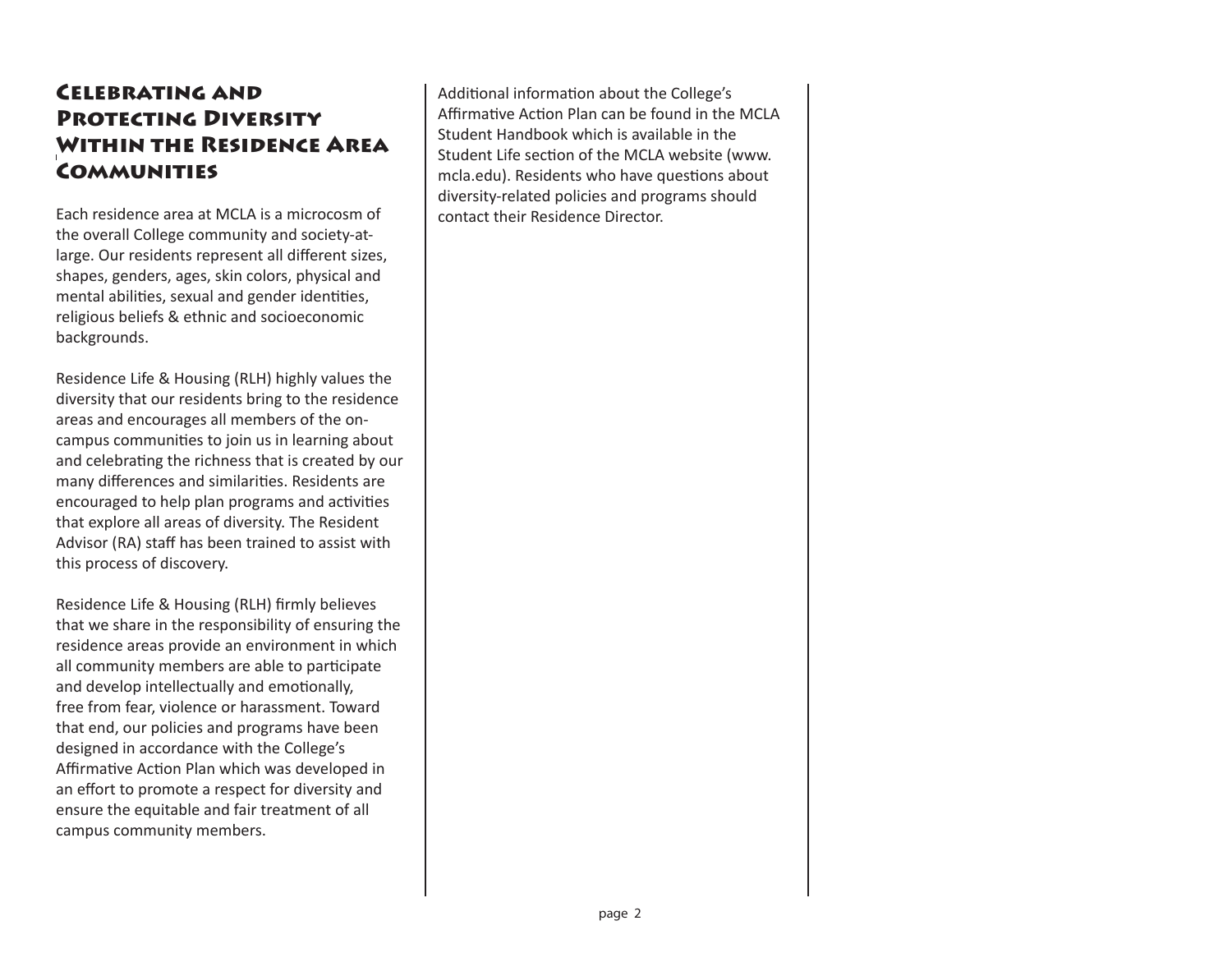# The R.P.S. Staff: A Caring & Dedicated Team

To help you make the most of your on-campus experience, each residence area is staffed by a variety of trained students and professionals. The staff in each area includes the following individuals:

**Residence Directors** (RDs) are professional staff members with a degree and/or experience in Higher Education. RDs live in the residence area and assume responsibility for the total operation of the facility including advising and counseling individuals and student groups; coordinating activities and programming; and administering residence life policies. The RD staff coordinates the work of all the other staff members to make living in the residence area an enjoyable and worthwhile experience.

During the 2020-2021 academic year, our live-in staff members are:

| <b>Berkshire Towers:</b> | Adriana Segura,<br>Residence Director |
|--------------------------|---------------------------------------|
| Townhouses:              | Dianne Manning,<br>Director           |

The **Resident Advisor** (RA) staff is comprised of full-time students who have successfully completed an intensive selection process and rigorous training program. Each floor or section of Townhouses has its own RA. The RA's role is to assist with personal and group problems; coordinate activities and programs; and ensure that the guidelines for community living are upheld. At the start of each semester, RAs are instrumental in helping the residents on their floor/section get to know each other, forming the basis of a community of friends.

**Residence Area Security Monitors** (RASMs) staff the main desks of Berkshire Towers 24 hours a day. RASMs greet and assist visitors to the residence area, coordinate the services offered at the desk, answer the area desk telephone and provide frontline security by managing building access.

#### The **Residence Life & Housing (RLH) office**

is located in Townhouse #89 (H Block) and is open Monday-Friday from 8:30 am - 4:45 pm. The RLH office coordinates the operation of all three residence areas and assists students with questions and referrals. Administrative Assistant, Terry Burdick and Director, Dianne Manning have their offices in Townhouse #89.

## The 2021-2022 Resident Advisor Staff

Whether you're having a problem with your roommate, need some information or just want to talk to someone, contacting your Resident Advisor is a good place to start....

### **Berkshire Towers**

| A211 | Cassie Washburn          | (A1 & A2)      |
|------|--------------------------|----------------|
| A411 | Kate Tomasetti           | (A3 & A4)      |
| A611 | Cassie & Kate            | (A5, A6 & A72) |
| B211 | <b>Heather Hughes</b>    | (B1 & B2)      |
| B411 | Alyna Cubilete Carbonell | (B3 & B4)      |
| B611 | Haelie Paquette          | (B5 & B6)      |
| B811 | Pablo Calderon           | (B7 & B8)      |

### **Flagg Townhouse Apartment Complex**

| T39 | Kayla Ruff            | (Apts. T37-T46) |
|-----|-----------------------|-----------------|
| T49 | Payten Pearsall       | (Apts. T17-26 & |
|     |                       | $T47-T52)$      |
| T59 | Lucien Thomas-Vickory | (Apts. T53-T64) |
| T69 | Mike Bankowski        | (Apts. T65-T76) |
| T79 | Lauren Henne          | (Apts. T77-T88) |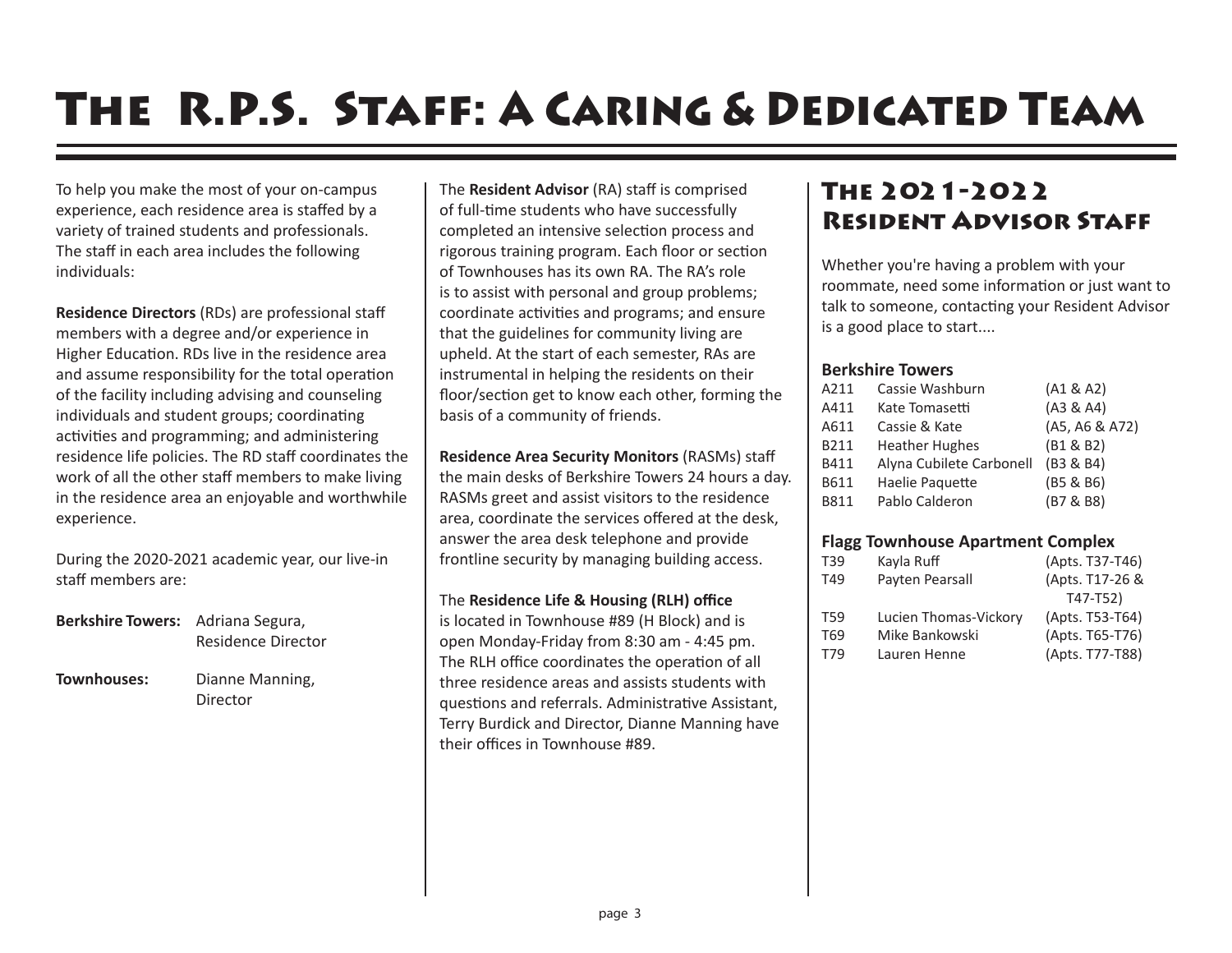# Residence Area Advisory Boards

### WHAT IS A Residence Area Advisory Board?

Every good community needs some form of governance system to make sure that the community's needs are met. In the MCLA residence areas, this governance system is called the Residence Area Advisory Board.

Each of our three residence areas has its own Advisory Board. The Advisory Board is comprised of the Residence Director, 1 or 2 members of the Resident Advisor staff and student representatives. In Berkshire Towers, each floor selects a student to serve as their representative on the Board. In the Flagg Townhouse Apartment Complex, each section of apartments has the opportunity to select a student to serve as their representative on the Board.

Once the core members of the Board are selected, Board members identify other individuals they would like to invite to serve on the Board. Other members of the Board could include a residence area Maintainer, a Public Safety officer, faculty, administrators or anyone else the Board thinks would complement their work.

All Advisory Board meetings are open to anyone who lives in the residence area. So even if you're not an official member, you can still come and let your voice be heard on issues and activities that are of concern to you and the other members of the community.



### How Do They Work?

The agenda of each Residence Area Advisory Board is determined by the concerns and interests of the residents in each area. At the beginning of each semester, the Residence Director helps the Board to identify the issues and activities they would like to explore.

Most often, the Advisory Boards focus their attention on "quality of life" issues that affect the residents they represent. These could include identifying improvements that should be made to the residence areas, discussing community expectations or helping to address problem behaviors within the residence area. Advisory Boards also help to plan activities aimed at bringing the community closer together.

### What Can You Do To Get Involved?

If you are interested in helping to form a vital, responsive community within your residence area, talk to your Resident Advisor or your Residence Director about becoming a representative on the Advisory Board. Board member selection is usually held at the beginning of each semester. Get involved.....and make a difference at MCLA! Your involvement could lead to bigger and better things, like a nomination to the National Residence Hall Honorary (NRHH). NRHH honors the top one percent of resident students across the country for their contributions to the quality of on-campus life at their institutions.